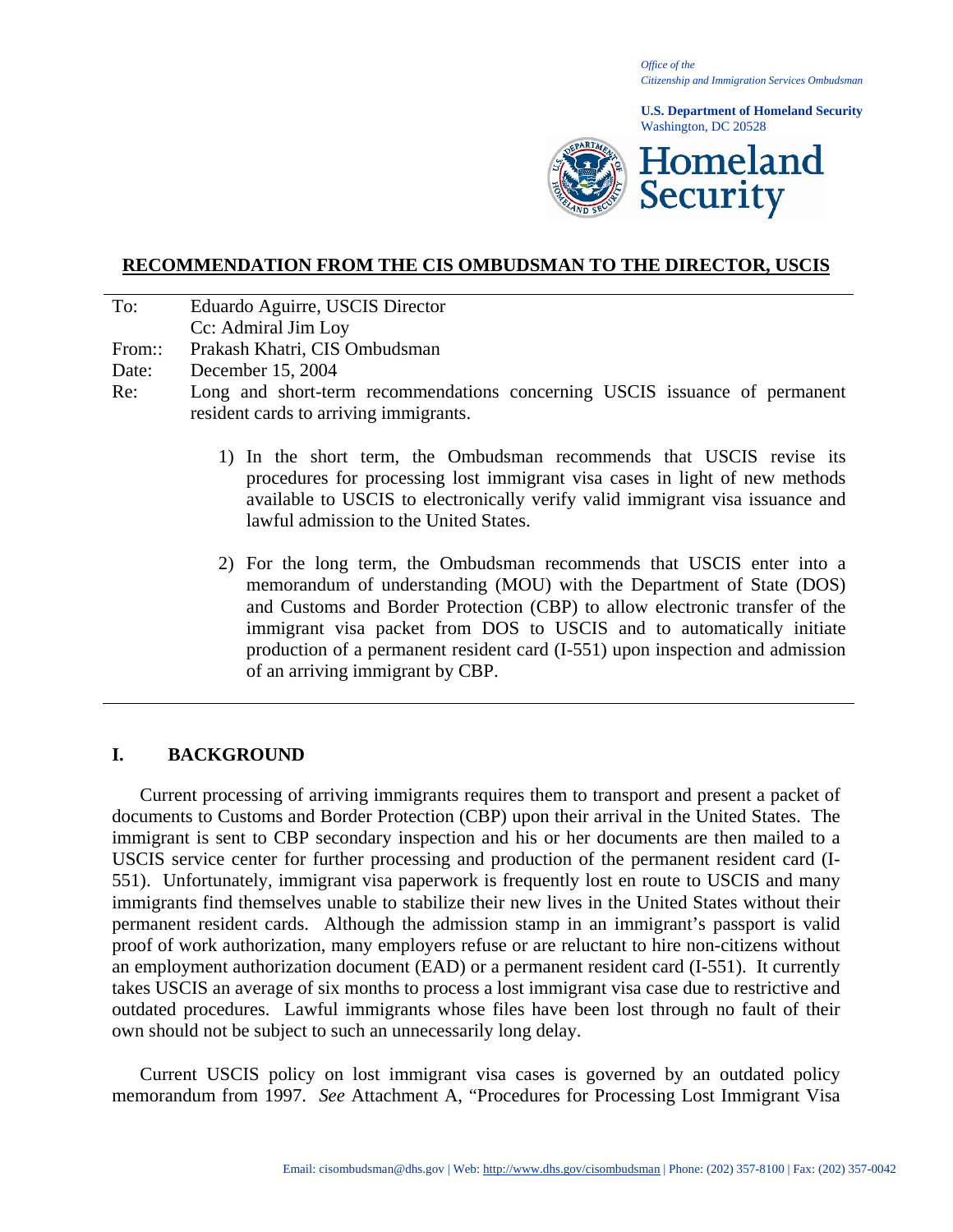Cases," Paul W. Virtue, Acting Executive Associate Commissioner, U.S. Immigration and Naturalization Service, September 29, 1997. This policy required several burdensome procedures including the lengthy interview of the alien whose immigrant visa (IV) packet was lost; completion of a sworn statement by the alien; contact with the Department of State (DOS) visa issuing post; and written confirmation of IV issuance from DOS. Several recent technological advances render these procedures largely unnecessary. Early this year, DOS began issuing machine-readable immigrant visas (MRIVs). The MRIV coupled with other methods to electronically verify valid IV issuance and lawful admission to the United States render many of the old procedures unnecessary, inefficient and in some cases impossible.

 In particular, the old procedures are impossible for newly entering orphans with full and final adoptions abroad (IR-3) who qualify for automatic citizenship under section 320 of the Immigration and Nationality Act. These cases are now processed under a special program at the Buffalo District Office that began in January, 2004 as part of the USCIS Child Citizenship Act Program. Many IR-3 children are infants that cannot – and need not – be transported to the Buffalo District Office for an interview. Because these children qualify for automatic citizenship upon entry to the United States with an IV, they never receive a permanent resident card (I-551) and therefore do not need to be fingerprinted for card production. For these reasons, the Ombudsman recommends that USCIS adopt the revised procedures submitted to Project Ingenuity by Karen Eckert, Supervisory District Adjudications Officer at the Buffalo District Office. *See* Attachment B. Ms. Eckert is an expert on international adoptions who has successfully led the Child Citizenship Act Program at the Buffalo District Office.

# **II. JUSTIFICATION**

 USCIS now has three important tools to electronically verify valid IV issuance and lawful entry into the U.S. that were unavailable when the 1997 policy memorandum was issued. These new tools are:

- 1) **Machine readable immigrant visa (MRIV).** DOS now issues MRIVs directly in the passport of the intending immigrant. Unlike before, the IV itself is now never lost. Rather, it is merely the packet of supplemental documents which may be lost in transit to a USCIS service center for further processing.
- 2) **DOS data directly downloaded into USCIS' Central Index System (CIS).** DOS now automatically transfers data on IV issuance from its Consular Lookout and Support System (CLASS) into CIS. USCIS personnel can view the DOS entry and see the IV classification, name and alien registration number of the intending immigrant. This "shadow record" coupled with the actual MRIV in the alien's passport is sufficient proof of valid IV issuance.
- **3) Treasury Enforcement Communication System (TECS) records to verify lawful admission to the United States.** TECS records accessible through the Interagency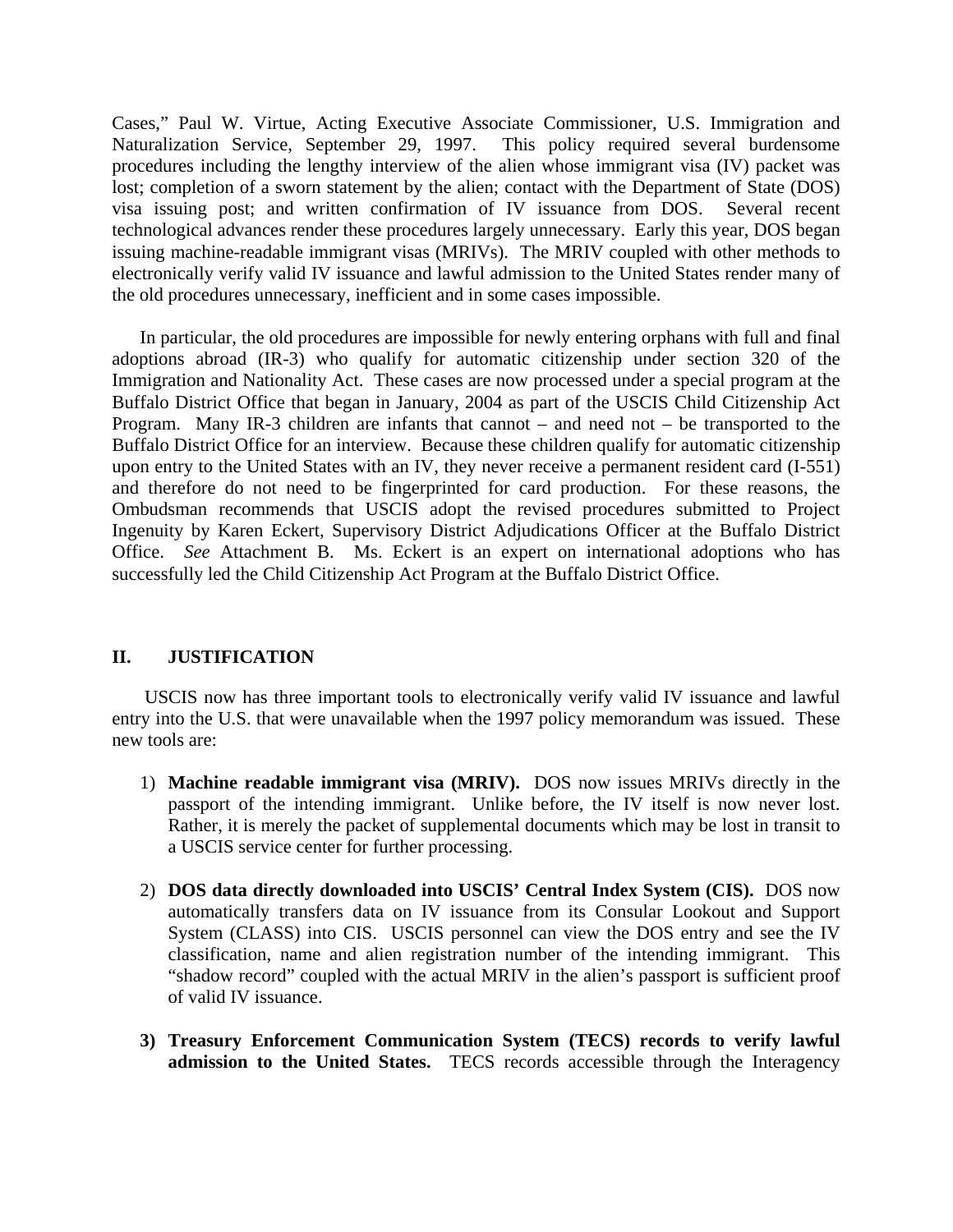Border Inspection System (IBIS) coupled with physical evidence such as the admission stamp in the alien's passport, airline tickets, etc. provide sufficient evidence of lawful admission to the United States.

For all IV cases, USCIS can use these new tools to electronically verify valid IV issuance and lawful admission. There is no need to request or receive written verification of IV issuance from DOS. Some immigrants may still need to be interviewed and submit copies of supplementary documents that are needed to recreate the "A-file" such as the affidavit of support (I-864), the I-130 or I-140 approval notice, proof of the qualifying relationship, the alien's birth certificate, etc. Nevertheless, the interview should be brief because the USCIS officer need only verify the immigrant's identity and review his or her passport with the stamped MRIV and copies of the supplemental documents. For IR-3 children, all verification can be done electronically or through the mail (including requesting supplemental documents such as the adoption decree, proof of the parent's United States citizenship, etc.). There is no need for an interview because these children do not receive an I-551, but a certificate of citizenship. However, the Ombudsman recognizes that USCIS should reserve the authority to conduct more in-depth investigations when USCIS personnel are unable to verify IV issuance and/or admission or where fraud is suspected.

Revising the policy for lost immigrant visa cases will improve customer service and USCIS efficiency in the short-term for many immigrants. Much greater strides in customer service, efficiency and security can be made with an additional, long-term solution. Currently, arriving immigrants present a packet of documents to CBP for inspection. The immigrant's fingerprints and signature are taken at secondary inspection and the packet is then physically transferred to USCIS. Because the immigrant's biometrics have already been captured by DOS through issuance of an MRIV, this step is redundant. A streamlined process for permanent resident card issuance could be accomplished through a MOU between USCIS, DOS and CBP: DOS could electronically transfer the immigrant's biometrics and supplementary documents directly to USCIS and I-551 production could be automatically initiated through CBP notification to USCIS of an immigrant's lawful admission to the United States.

## **III. BENEFITS**

#### *Customer Service*

These recommendations will greatly improve customer service and USCIS will regain a measure of public trust by proactively addressing this problem. It currently takes approximately six months to recreate a lost IV file according to the procedures outlined in the 1997 policy memorandum. In many cases it can take a year or longer before an immigrant finally receives his or her permanent resident card. Customers whose IV files have been lost through no fault of their own deserve better service. Immediate reform of the lost IV policy is especially needed for